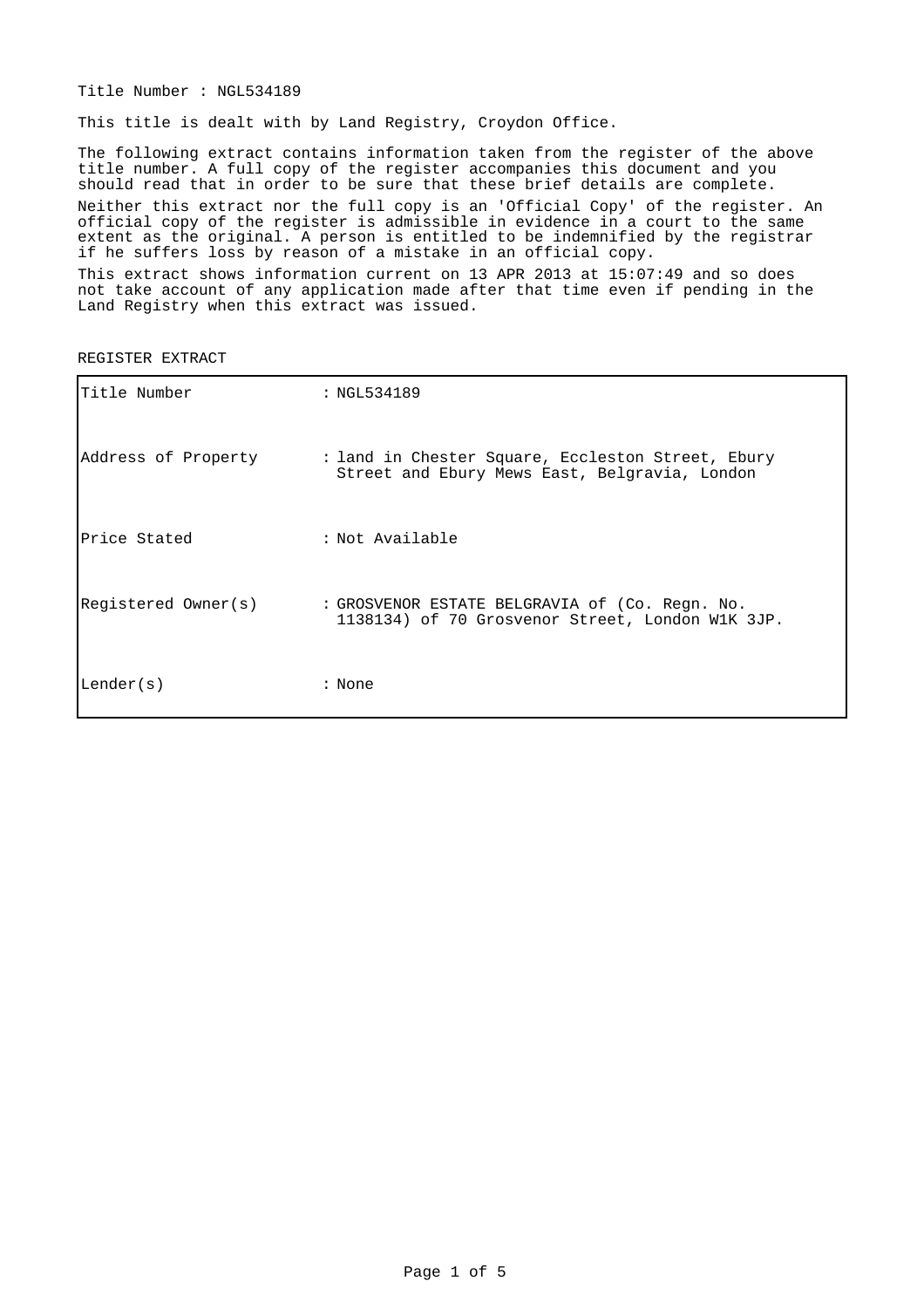This is a copy of the register of the title number set out immediately below, showing the entries in the register on 13 APR 2013 at 15:07:49. This copy does not take account of any application made after that time even if still pending in the Land Registry when this copy was issued.

This copy is not an 'Official Copy' of the register. An official copy of the register is admissible in evidence in a court to the same extent as the original. A person is entitled to be indemnified by the registrar if he suffers loss by reason of a mistake in an official copy. If you want to obtain an official copy, the Land Registry web site explains how to do this.

#### A: Property Register

This register describes the land and estate comprised in the title. Except as mentioned below, the title includes any legal easements granted by the registered lease but is subject to any rights that it reserves, so far as those easements and rights exist and benefit or affect the registered land.

CITY OF WESTMINSTER

1 (30.05.1984) The Leasehold land shown edged with red on the plan of the above Title filed at the Registry and being land in Chester Square, Eccleston Street, Ebury Street and Ebury Mews East, Belgravia, London.

NOTE 1: As to the part tinted blue on the title plan only the basement vaults are included in the title.

NOTE 2: The land tinted green on the title plan is not included in the title.

2 (30.05.1984) Short particulars of the lease(s) (or under-lease(s)) under which the land is held: Date : 27 March 1984 Term : 200 years from 25 March 1984<br>Rent : £1,000 (subject to review) :  $£1,000$  (subject to review) Parties : (1) The Trustees of The Will of The Most Noble The 2nd Duke of Westminster (2) Grosvenor Estates NOTE 1: The lease comprises also other land

NOTE 2: Copy lease filed under NGL491184

- 3 There are excepted from the effect of registration all estates, rights, interests, powers and remedies arising upon, or by reason of, any dealing made in breach of the prohibition or restriction against dealings therewith inter vivos contained in the Lease.
- 4 (10.02.1999) As to the parts edged and numbered in green on the title plan LEASE DETERMINED. REGISTER CLOSED.
- 5 (06.04.1999) In addition to the land edged and numbered NGL771244 in green on the title plan the ground floor of the part edged and numbered 1 in blue on the title plan has been removed under title number NGL771244.
- 6 (29.09.2004) In addition to the land edged and numbered NGL839483 in green on the title plan, the vaults below pavement level as to the part edged and numbered 2 on the title plan have been removed under title number NGL839483.
- 7 (20.01.2006) In addition to the land edged and numbered NGL857967 in green on the title plan the ground, first and second floors of the part edged and numbered 3 in blue on the title plan have been removed under title NGL857967.
- 8 Unless otherwise mentioned the title includes any legal easements granted by the registered lease(s) but is subject to any rights that it reserves, so far as those easements and rights exist and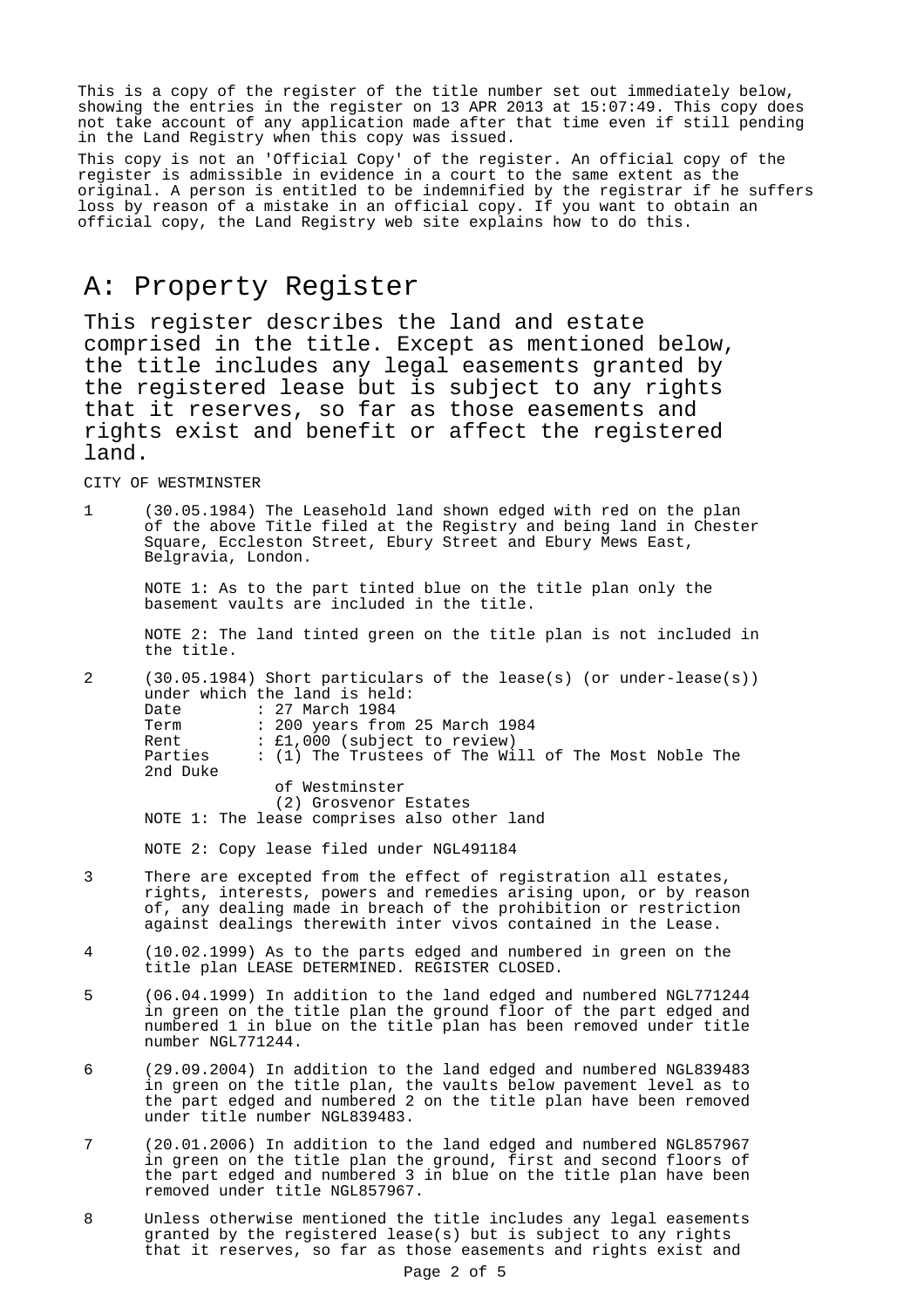## A: Property Register continued

benefit or affect the registered land.

9 (15.05.2009) The land has the benefit of the rights reserved by a lease of 52 Ebury Street dated 30 April 2009 made between (1) Grosvenor Estate Belgravia and (2) European Travel Services Limited for a term from 11 April 2009 to 24 December 2011.

¬ Note: Copy filed.

- 10 (19.10.2010) In addition to the land edged and numbered NGL857001 in green on the title plan the land excluding the airspace above the buildings of the part edged and numbered 4 in blue on the title plan has been removed under title number NGL857001.
- 11 (19.10.2010) In addition to the land edged and numbered NGL857002 in green on the title plan the land excluding the airspace above the buildings of the part edged and numbered 5 in blue on the title plan has been removed under title number NGL857002.
- 12 (19.10.2010) As to the part edged and numbered 6 in blue on the title plan the land excluding the airspace above the buildings has been removed under title number NGL892245.
- 13 (19.10.2010) As to the part edged and numbered 7 in blue on the title plan the land excluding the airspace above the buildings has been removed under title number NGL857967.
- 14 (19.10.2010) The landlord's title is registered.
- 15 (24.10.2011) As to the part edged and numbered 8 in blue on the title plan the land excluding the airspace above the buildings has been removed under title number NGL921763.
- 16 (24.10.2011) The vaults below pavement level as to the part edged and numbered 9 in blue on the title plan have been removed under title number NGL921763.

#### B: Proprietorship Register

This register specifies the class of title and identifies the owner. It contains any entries that affect the right of disposal.

#### Title absolute

- 1 (30.05.1984) PROPRIETOR: GROSVENOR ESTATE BELGRAVIA of (Co. Regn. No. 1138134) of 70 Grosvenor Street, London W1K 3JP.
- 2 (30.05.1984) RESTRICTION: No disposition by a sole proprietor of the land (not being a trust corporation) under which capital money arises is to be registered except under an order of the registrar or of the Court.

#### C: Charges Register

This register contains any charges and other matters that affect the land.

- 1 The parts of the land affected thereby are subject to the leases set out in the schedule of leases hereto. The leases grant and reserve easements as therein mentioned.
- 2 The parts of the land affected thereby are subject to such easements and rights as any transfer of the freehold estate in neighbouring property has had the effect of granting by virtue of section  $10(2)(i)$  of the Leasehold Reform Act 1967.
- 3 Ebury Mews East is subject to rights of way.
- 4 (15.03.2000) The Communal Garden included in the title is subject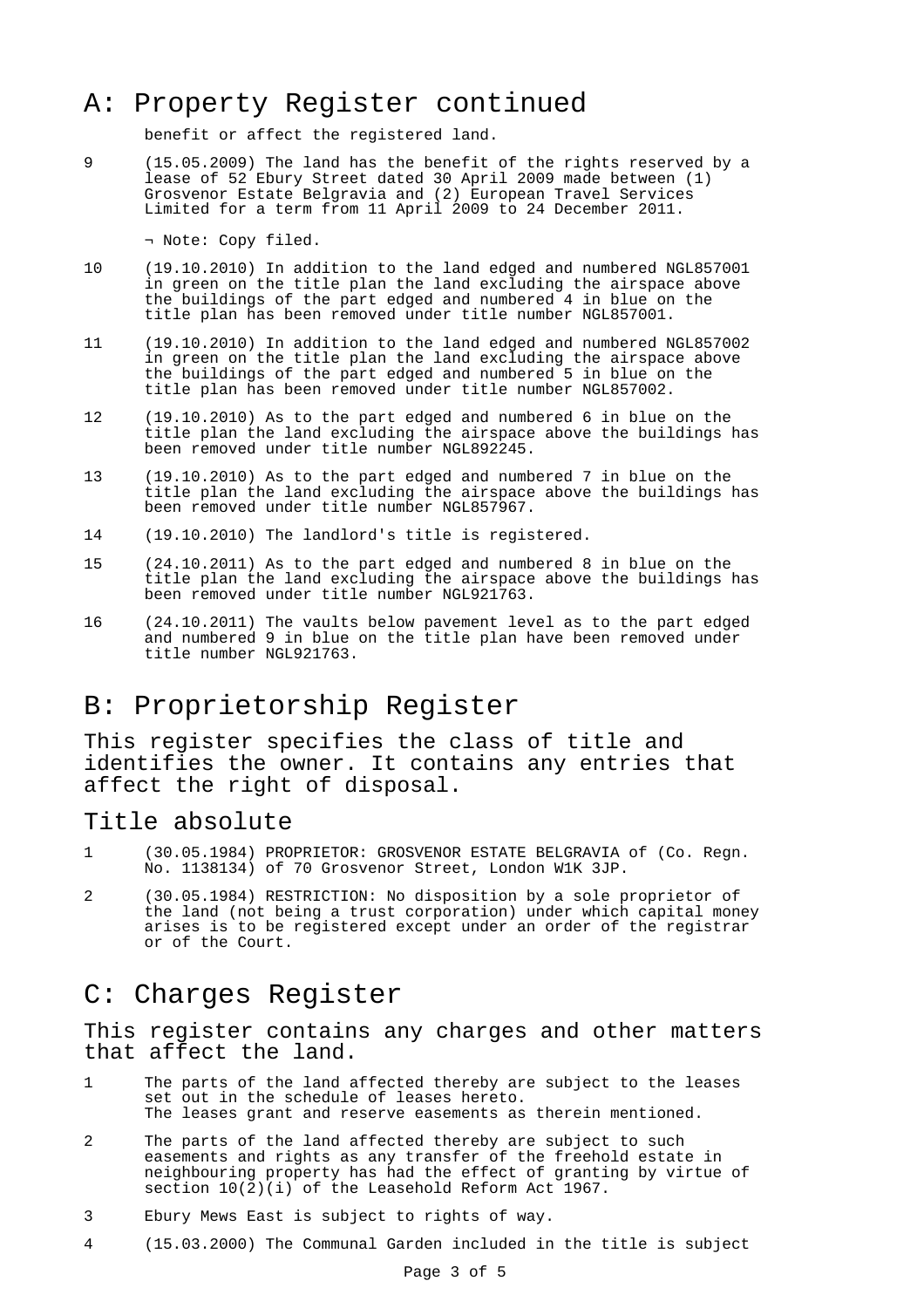### C: Charges Register continued

to rights to walk therein granted by leases of neighbouring land.

- 5 (10.05.2001) The communal garden included in the title is subject to rights to walk therein.
- 6 (06.11.2003) The land is subject to rights of drainage and rights in respect of water, gas and electricity supply services.
- 7 (29.06.2005) The land is subject to the easements granted by a lease of Office Suite 4 on the half landing between the first and second floors, 38 Ebury Street from 24 June 2005 to 23 June 2008.

NOTE: Copy filed.

- 8 (06.09.2006) UNILATERAL NOTICE affecting 72 Chester Square in respect of a notice pursuant to Section 5(5) of the Leasehold reform Act 1967 that a notice dated 5 September 2006 has been served under that Act.
- 9 (06.09.2006) BENEFICIARY: 72 Chester Square Limited of 72 Chester Square, London SW1W 9DU and care of Pemberton Greenish (ref: djwg/15228.1) 45 Pont Street, London SW1X 0BX.
- 10 (15.05.2007) Option to renew contained in a Lease dated 20 December 2006 of 69 Chester Square to Julio Emilio Nunez for 4 years from 25 December 2009. Copy filed under LN206472.

#### Schedule of notices of leases

| $\mathbf{1}$ | 30.05.1984<br>LN206472                                                                                                                                                                                                                                                                   | 69 Chester Square      | 25.03.1961                                            |  |  |  |  |
|--------------|------------------------------------------------------------------------------------------------------------------------------------------------------------------------------------------------------------------------------------------------------------------------------------------|------------------------|-------------------------------------------------------|--|--|--|--|
|              |                                                                                                                                                                                                                                                                                          |                        | 46~ years from<br>29.9.1960                           |  |  |  |  |
| 2            | 30.05.1984                                                                                                                                                                                                                                                                               | 70 Chester Square      | 16.10.1979<br>20 years from<br>29.9.1979              |  |  |  |  |
| 3            | 30.05.1984                                                                                                                                                                                                                                                                               | 30 Eccleston Street    | 06.12.1973<br>33 years from<br>25.12.1973             |  |  |  |  |
| 4            | 30.05.1984                                                                                                                                                                                                                                                                               | 32 Eccleston Street    | 22.06.1972<br>25 years from<br>25.3.1972              |  |  |  |  |
| 5            | 30.05.1984                                                                                                                                                                                                                                                                               | 36 Ebury Street        | 01.12.1972<br>34 <sup>'</sup> years from<br>25.3.1972 |  |  |  |  |
|              | NOTE: By a Deed dated 24 November 1983 made between (1) The<br>Trustees of The Will of The Most Noble The Second Duke of<br>Westminster Deceased and (2) Lakebrook Investments Limited the<br>terms of the said Lease dated 1 December 1972 were expressed to be<br>varied. (Copy filed) |                        |                                                       |  |  |  |  |
| 6            | 30.05.1984<br><b>NGL357253</b>                                                                                                                                                                                                                                                           | 40 and 42 Ebury Street | 03.08.1979                                            |  |  |  |  |
|              |                                                                                                                                                                                                                                                                                          |                        | 62~ years from<br>29.9.1978                           |  |  |  |  |
| 7            | 30.05.1984<br>NGL413275                                                                                                                                                                                                                                                                  | 48 Ebury Street        | 22.12.1981                                            |  |  |  |  |
|              |                                                                                                                                                                                                                                                                                          |                        | 55 years from<br>29.9.1981                            |  |  |  |  |
| 8            | 17.09.1985<br>NGL527836                                                                                                                                                                                                                                                                  | 52 Ebury Street        | 03.04.1985                                            |  |  |  |  |
|              |                                                                                                                                                                                                                                                                                          |                        | 25 years from<br>25.3.1984                            |  |  |  |  |
| 9            | 12.03.1992<br>NGL693553                                                                                                                                                                                                                                                                  | 76 Chester Square      | 13.12.1991                                            |  |  |  |  |
|              |                                                                                                                                                                                                                                                                                          |                        | 64 years (and<br>12 days) from                        |  |  |  |  |